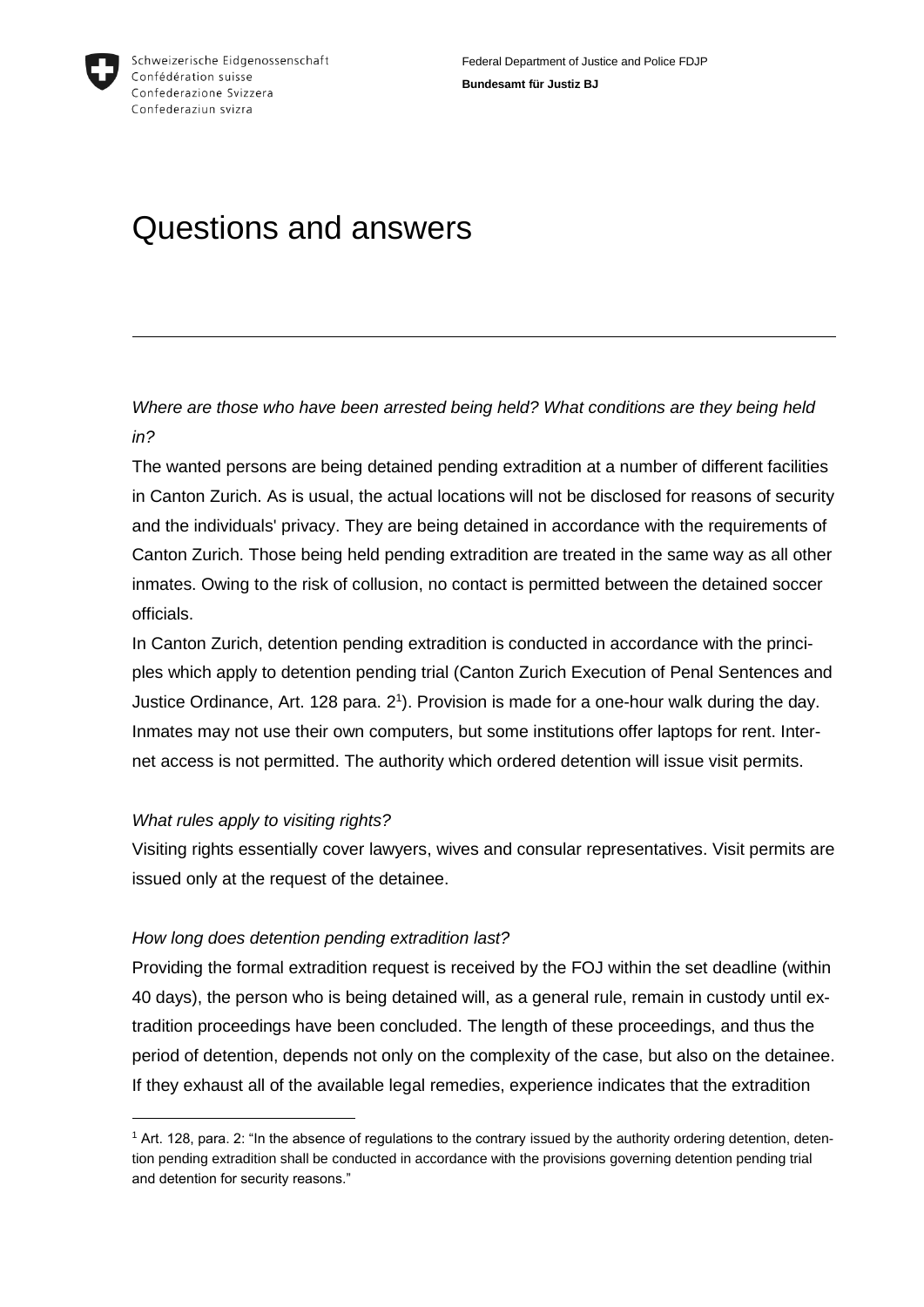Questions and answers

proceedings will take around six months.

## *Can the persons concerned lodge a legal appeal against the extradition warrant?*

The individuals who have been arrested have ten days in which to lodge an appeal against the FOJ extradition warrant before the Federal Criminal Court. Both the detainee and the FOJ may appeal against the Federal Criminal Court decision before the Federal Supreme Court. The detainee also has the right at any time during the extradition proceedings to submit a petition to the FOJ for release from custody.

#### *Can the individuals be released on bail?*

In extradition proceedings, individuals are detained as a rule in accordance with [Art. 51 of the](https://www.admin.ch/opc/en/classified-compilation/19810037/index.html#a51)  [Federal Act on International Mutual Assistance in Criminal Matters, IMAC](https://www.admin.ch/opc/en/classified-compilation/19810037/index.html#a51) the rulings of the Federal Supreme Court, to enable Switzerland to fulfil its treaty obligations. Like the European Convention on Extradition, and other bilateral extradition treaties, the bilateral extradition treaty with the USA obliges the contracting states to extradite to each other individuals who are wanted for committing an extraditable offence. Although release from custody on bail and subject to other conditions is not ruled out, it is only rarely granted by the FOJ. Experience has shown that even very high bail, even when combined with other security measures (e.g. the requirement to report to the authorities, surrender of documents), is scarcely sufficient to prevent the wanted person absconding.

### *What constitutes an extraditable offence?*

Under the terms of the bilateral extradition treaty (Art 2 [\(unofficial translation\)](http://www.mcnabbassociates.com/Switzerland%20International%20Extradition%20Treaty%20with%20the%20United%20States.pdf), an offence is extraditable specifically if it is punishable by a custodial sentence of at least one year under both Swiss and US law. Furthermore, no grounds may exist on which extradition may be denied (Art. 3).

### *What happens if there are any medical problems?*

The detainee will be examined by a doctor at the request of prison officials, or at their own request. If they cannot be treated on an outpatient basis, the doctor will instruct that they be admitted to a prison hospital. This will be arranged by the FOJ. The decision on whether or not the prisoner is moved to a regular hospital will be made on the basis of medical criteria.

### *Which authorities decide on extradition and the granting of legal assistance?*

The FOJ is responsible for handling extradition requests [\(Art. 17 IMAC\)](https://www.admin.ch/opc/en/classified-compilation/19810037/index.html#a17), as well as for requests for legal assistance from the USA (see Art. 28 of the bilateral Mutual Legal Assistance Treaty with the USA (MLAT, [unofficial translation\)](http://www.rhf.admin.ch/etc/medialib/data/rhf/recht.Par.0010.File.tmp/sr0-351-933-6-e.pdf)) and Art. 10 of the Act implementing the